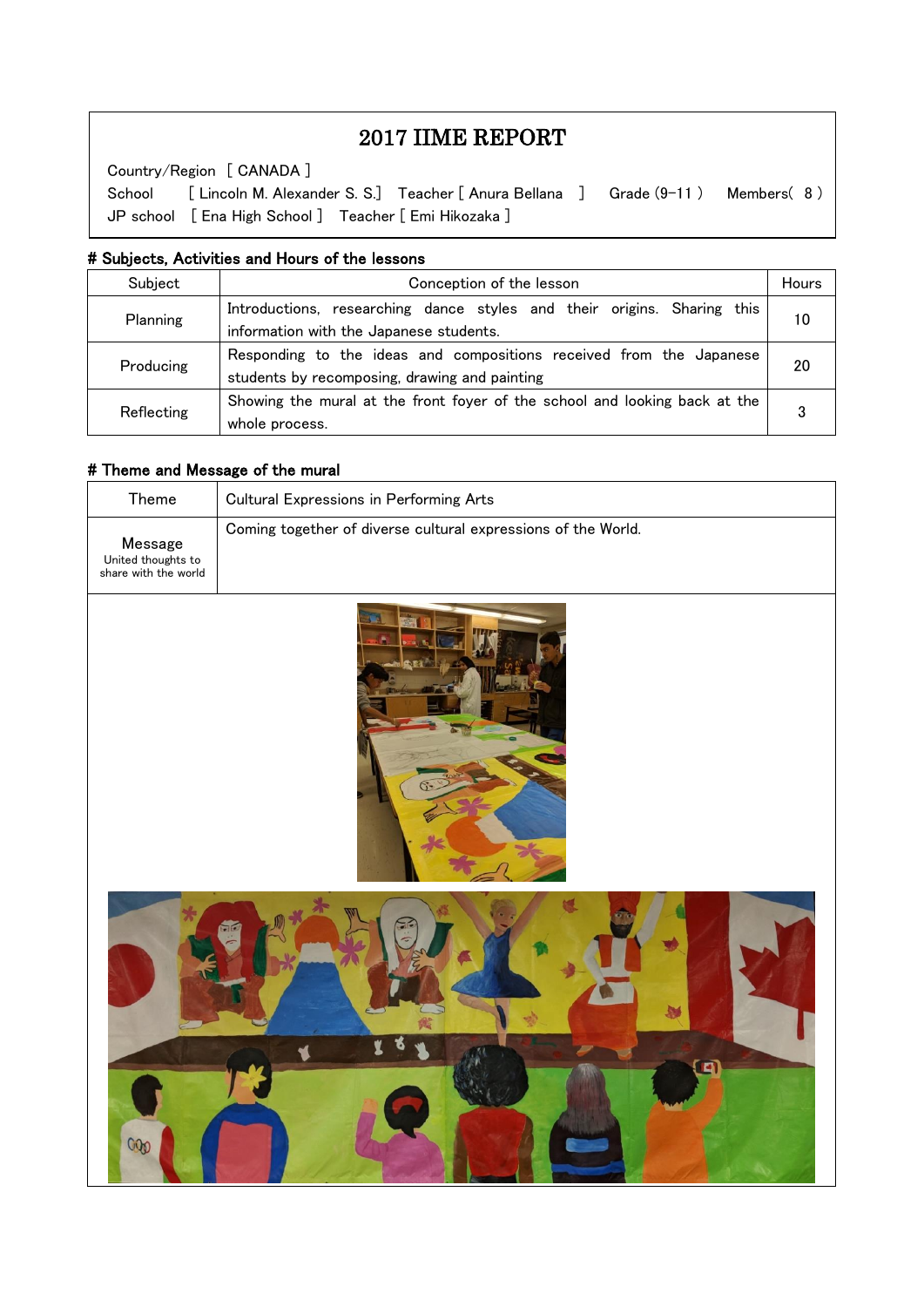## # Effects and the Problems

| Effects your students have gained                                        | Points for further improvement            |
|--------------------------------------------------------------------------|-------------------------------------------|
| Learned about indigenous cultural traditions of Further                  | through<br>explore<br>traditions<br>these |
| Canada that are often neglected by past and current   comparative means. |                                           |
| education systems. We also explored traditional                          |                                           |
| cultural expressions of Japan thanks to the English                      |                                           |
| club members of Ena high school.                                         |                                           |

# # How has your impression toward your partner's country/region and the world changed?

| Changes in the students                     | Changes in the teachers                            |  |  |
|---------------------------------------------|----------------------------------------------------|--|--|
| There is so much to explore within Japanese | Possibilities of cross-cultural teaching<br>within |  |  |
| culture and traditions beyond Manga.        | other regions of the world.                        |  |  |
|                                             |                                                    |  |  |
|                                             |                                                    |  |  |
|                                             |                                                    |  |  |
|                                             |                                                    |  |  |

### # Flow of the Activity

| Content                                          | Month        | What you did                                                                                                                                  | Your students attitude/reflection                                                                                                                                      | Subject       |
|--------------------------------------------------|--------------|-----------------------------------------------------------------------------------------------------------------------------------------------|------------------------------------------------------------------------------------------------------------------------------------------------------------------------|---------------|
| <b>MEET</b><br>Self-<br>introduction             | Sept,        | -Introductions<br>-Exchanging of emails<br>-Sharing ideas for the mural                                                                       | - they found exchanging of ides were<br>very slow                                                                                                                      | Visual<br>Art |
| <b>SHARE</b><br>Research on<br>the theme         | Oct.         | -Researched indigenous and<br>contemporary<br>dance<br>styles<br>(used<br>internet<br>sources as well as personal<br>experiences)             | Students began be interested in<br>the cultural expressions of the<br>indigenous people of Canada<br>Also appreciated the traditional<br>Japanese dance forms          | Visual<br>Art |
| <b>UNITE</b><br>United message/<br>Mural design  | Nov.<br>Dec. | $-$ There<br>much<br>is is<br>to<br>so<br>discover in each other                                                                              | -Glimpse of hope for the future                                                                                                                                        | Visual<br>Art |
| <b>CREATE</b><br>Mural painting                  | Feb          | responding to<br>-composed<br>student's<br>Japanese<br>composition<br>-drew these compositions<br>on the canvas<br>- painted the compositions | -enjoyed the physicality of mixing and<br>applying paint onto the canvas<br>- worked cooperatively with each other<br>resolved aesthetic differences by<br>negotiating | Visual<br>Art |
| <b>APPRECIATE</b><br>Reflection/<br>Appreciation | Mar          | -Showed the mural in the<br>hallway<br>school<br>to<br>an<br>appreciative audience                                                            | -Enjoyed the praise for their hard work                                                                                                                                | Visual<br>Art |